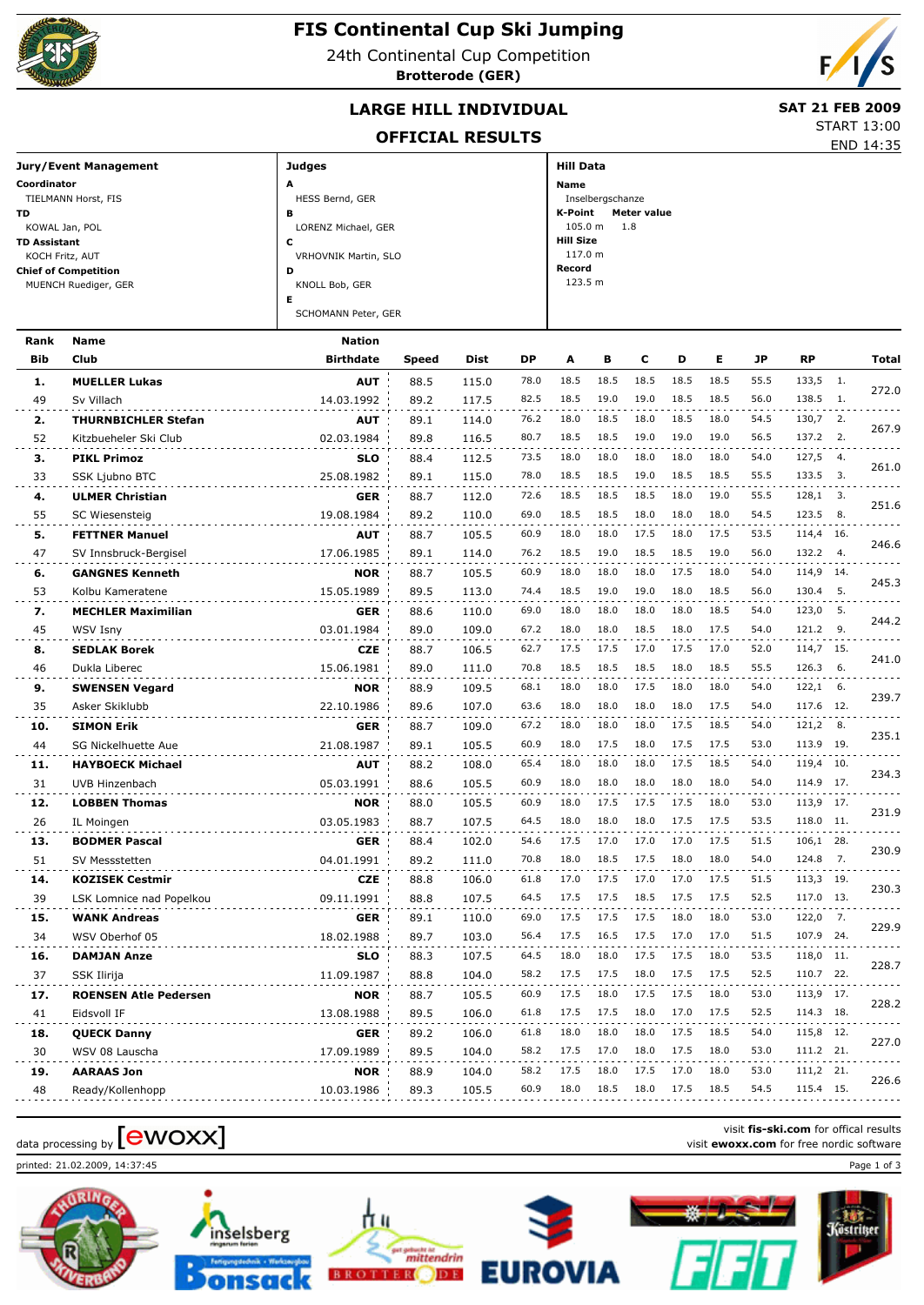| Rank         | Name                             | <b>Nation</b>    |       |                                         |      |                          |           |                          |           |      |      |           |       |
|--------------|----------------------------------|------------------|-------|-----------------------------------------|------|--------------------------|-----------|--------------------------|-----------|------|------|-----------|-------|
| <b>Bib</b>   | Club                             | <b>Birthdate</b> | Speed | <b>Dist</b>                             | DP   | A                        | в         | C                        | D         | Е    | JP   | <b>RP</b> | Total |
| 20.          | <b>ZHAPAROV Radik</b>            | <b>KAZ</b>       | 88.4  | 106.0                                   | 61.8 | 16.5                     | 16.5      | 16.5                     | 16.5      | 16.5 | 49.5 | 111,3 20. | 226.5 |
| 32           | ShVSM Almaty                     | 29.02.1984       | 88.7  | 106.5                                   | 62.7 | 17.0                     | 17.5      | 18.0                     | 17.5      | 17.5 | 52.5 | 115.2 16. |       |
| 21.          | <b>MATURA Jan</b>                | <b>CZE</b>       | 88.1  | 101.0                                   | 52.8 | 18.0                     | 17.5      | 17.0                     | 17.5      | 18.0 | 53.0 | 105,8 30. |       |
| 42           | Dukla Liberec                    | 29.01.1980       | 88.5  | 108.0                                   | 65.4 | 18.5                     | 18.0      | 18.0                     | 18.0      | 17.5 | 54.0 | 119.4 10. | 225.2 |
| 22.          | <b>LACKNER Daniel</b>            | <b>AUT</b>       | 88.6  | 103.5                                   | 57.3 | 17.5                     | 18.0      | 17.5                     | 17.5      | 18.0 | 53.0 | 110,3 22. |       |
| 54           | UVB Hinzenbach                   | 26.05.1987       | 89.2  | 105.0                                   | 60.0 | 17.5                     | 18.0      | 17.5                     | 17.5      | 17.5 | 52.5 | 112.5 20. | 222.8 |
| 23.          | <b>VILBERG Andreas</b>           | <b>NOR</b>       | 88.8  | 106.0                                   | 61.8 | 18.0                     | 18.0      | 17.5                     | 17.5      | 18.0 | 53.5 | 115,3 13. |       |
| 14           | Jardar IL                        | 14.11.1985       | 89.1  | 102.0                                   | 54.6 | 17.5                     | 17.5      | 17.5                     | 17.0      | 18.0 | 52.5 | 107.1 25. | 222.4 |
| 24.          | <b>POPPINGER Manuel</b>          | AUT              | 88.1  | 102.0                                   | 54.6 | 18.0                     | 17.5      | 17.0                     | 17.0      | 17.0 | 51.5 | 106,1 28. |       |
| 11           | SV Innsbruck-Bergisel            | 19.05.1989       | 88.4  | 106.5                                   | 62.7 | 18.0                     | 18.0      | 17.5                     | 17.5      | 17.5 | 53.0 | 115.7 14. | 221.8 |
| 25.          | <b>HELGESEN Haakon</b>           | <b>NOR</b>       | 88.7  | 108.5                                   | 66.3 | 18.0                     | 18.0      | 18.0                     | 18.0      | 18.0 | 54.0 | 120,3 9.  |       |
| 27           | Gjerstad IL                      | 15.11.1986       | 89.1  | 99.5                                    | 50.1 | 17.0                     | 16.5      | 17.0                     | 17.0      | 17.0 | 51.0 | 101.1 29. | 221.4 |
| 26.          | <b>STROLZ Andreas</b>            | <b>AUT</b>       | 88.3  | 104.5                                   | 59.1 | 17.0                     | 17.0      | 17.0                     | 17.0      | 17.5 | 51.0 | 110,1 23. |       |
| 43           | SC Arlberg                       | 01.08.1988       | 88.8  | 103.0                                   | 56.4 | 17.5                     | 17.5      | 17.5                     | 17.0      | 18.0 | 52.5 | 108.9 23. | 219.0 |
| 27.          | <b>FRANCAIS Remi</b>             | SUI              | 88.7  | 103.0                                   | 56.4 | 17.5                     | 17.0      | 17.5                     | 17.0      | 17.5 | 52.0 | 108,4 25. |       |
| 5            | Les Diablerets                   | 24.03.1989       | 88.8  | 102.0                                   | 54.6 | 17.5                     | 17.0      | 17.0                     | 17.0      | 17.0 | 51.0 | 105.6 26. | 214.0 |
| 28.          | <b>ALEXANDER Nicholas</b>        | <b>USA</b>       | 87.8  | 103.5                                   | 57.3 | 17.5                     | 17.5      | 17.5                     | 17.5      | 17.5 | 52.5 | 109,8 24. |       |
| 21           | NEW York SKI ED Foundation       | 24.08.1988       | 88.1  | 101.0                                   | 52.8 | 17.0                     | 17.0      | 17.0                     | 17.0      | 17.0 | 51.0 | 103.8 27. | 213.6 |
| 29.          | <b>FREITAG Richard</b>           | <b>GER</b>       | 88.1  | 101.5                                   | 53.7 | 17.5                     | 18.0      | 17.0                     | 17.0      | 18.0 | 52.5 | 106,2 27. |       |
| 25           | SG Nickelhuette Aue              | 14.08.1991       | 88.8  | 100.5                                   | 51.9 | 17.5                     | 17.5      | 17.0                     | 16.5      | 17.0 | 51.5 | 103.4 28. | 209.6 |
| 30.          | <b>ZYLA Piotr</b>                | <b>POL</b>       | 88.1  | 102.5                                   | 55.5 | 17.5                     | 17.5      | 17.0                     | 17.0      | 16.5 | 51.5 | 107,0 26. |       |
| 29           | KS Wisla Ustronianka             | 16.01.1987       | 88.7  | 95.5                                    | 42.9 | 16.5                     | 16.5      | 16.5                     | 16.5      | 16.5 | 49.5 | 92.4 30.  | 199.4 |
|              |                                  |                  |       |                                         |      |                          |           |                          |           |      |      |           |       |
|              | Not qualified for final round    |                  |       |                                         |      |                          |           |                          |           |      |      |           |       |
| 31.          | <b>HAYBOECK Stefan</b>           | <b>AUT</b>       | 88.6  | 101.5                                   | 53.7 | 17.0                     | 18.0      | 17.5                     | 17.0      | 17.5 | 52.0 |           |       |
| 19           | UVB Hinzenbach                   | 27.08.1989       |       |                                         |      |                          |           |                          |           |      |      |           | 105.7 |
| 32.          | <b>GUIGNARD Antoine</b>          | <b>SUI</b>       | 88.0  | 102.0                                   | 54.6 | 17.0                     | 17.0      | 16.5                     | 17.0 17.5 |      | 51.0 |           |       |
| 23           | Le Brassus                       | 30.07.1984       |       |                                         |      |                          |           |                          |           |      |      |           | 105.6 |
| 33.          | <b>TADIC Saso</b>                | <b>SLO</b>       | 88.1  | 101.5                                   | 53.7 | 17.0                     | 17.5      | 17.0                     | 17.0 17.5 |      | 51.5 |           |       |
| 36           | SSK Ljubno BTC                   | 02.01.1988       |       |                                         |      |                          |           |                          |           |      |      |           | 105.2 |
| 34.          | <b>TROFIMOV Roman-Sergeevich</b> | <b>RUS</b>       | 88.0  | 101.5                                   | 53.7 | 17.0                     | 17.0      | 17.0                     | 16.5      | 17.5 | 51.0 |           |       |
| 38           | Moskva Shvsm                     | 19.11.1989       |       |                                         |      |                          |           |                          |           |      |      |           | 104.7 |
| 35.          | <b>FREUND Severin</b>            | <b>GER</b>       | 88.4  | 100.5                                   | 51.9 | 17.5                     | 18.0      | 17.0                     | 17.5 17.5 |      | 52.5 |           |       |
| 24           | WSV DJK Rastbuechl               | 11.05.1988       |       |                                         |      |                          |           |                          |           |      |      |           | 104.4 |
| 36.          | <b>KUBACKI Dawid</b>             | POL              | 88.2  | 99.5 50.1 17.5 17.0 17.0 17.0 17.5 51.5 |      |                          |           |                          |           |      |      |           |       |
| 20           | TS Wisla Zakopane                | 01.01.1990       |       |                                         |      |                          |           |                          |           |      |      |           | 101.6 |
| 37.          | <b>GRIGOLI Marco</b>             | SUI              | 88.7  | 99.0                                    | 49.2 |                          |           | 17.0 17.0 17.0 16.5 17.0 |           |      | 51.0 | .         |       |
| 17           | Alpina St. Moritz                | 27.04.1991       |       |                                         |      |                          |           |                          |           |      |      |           | 100.2 |
| 38.          | <b>OSHEPKOV Stanislav</b>        | <b>RUS</b>       | 87.3  | 96.0                                    | 43.8 | 16.0                     | 16.0      | 17.0                     | 16.0 16.5 |      | 48.5 |           |       |
| $\mathbf{1}$ | Moskva Shvsm                     | 21.03.1989       |       |                                         |      |                          |           |                          |           |      |      |           | 92.3  |
| 39.          | <b>LAMB Christopher</b>          | <b>USA</b>       | 88.2  | 95.0                                    | 42.0 |                          |           | 16.5 16.5 16.5 16.5 16.5 |           |      | 49.5 |           | .     |
| 13           | NEW York SKI ED Foundation       | 21.06.1989       |       |                                         |      |                          |           |                          |           |      |      |           | 91.5  |
| 40.          | <b>DESCHWANDEN Gregor</b>        | SUI              | 87.8  | 94.5                                    | 41.1 | 16.5 16.0 16.5 16.0 16.5 |           |                          |           |      | 49.0 |           | .     |
| 3            | Horw                             | 27.02.1991       |       |                                         |      |                          |           |                          |           |      |      |           | 90.1  |
| 41.          | <b>URBANC Rok</b>                | <b>SLO</b>       | 88.7  | 94.0                                    | 40.2 | 17.0 16.0 16.5 16.5 16.5 |           |                          |           |      | 49.5 |           |       |
| 50           | SK Triglav Kranj                 | 28.02.1985       |       |                                         |      |                          |           |                          |           |      |      |           | 89.7  |
| 42.          | <b>INGVALDSEN Ole Marius</b>     | <b>NOR</b>       | 87.7  | 93.5                                    | 39.3 |                          |           | 17.0 16.5 16.5 16.5 16.5 |           |      | 49.5 |           | .     |
| 40           | Steinkjer Skiklubb/Tronderhopp   | 02.10.1985       |       |                                         |      |                          |           |                          |           |      |      |           | 88.8  |
| 43.          | <b>GLASDER Michael J</b>         | <b>USA</b>       | 88.5  | 93.5                                    | 39.3 | 16.5                     |           | 16.5 16.0                | 16.0 16.0 |      | 48.5 | .         |       |
| 12           | Norge Ski Club                   | 27.03.1989       |       |                                         |      |                          |           |                          |           |      |      |           | 87.8  |
| 44.          | <b>KUBAN Robert</b>              | <b>CZE</b>       | 88.2  | 93.0                                    | 38.4 | 16.0                     | 16.0 16.0 |                          | 16.0 16.0 |      | 48.0 |           |       |
| 4            | TJ Frenstad p.R.                 | 29.09.1991       |       |                                         |      |                          |           |                          |           |      |      |           | 86.4  |
| 45.          | <b>CHERVYAKOV Georgiy</b>        | <b>RUS</b>       | 87.8  | 92.0                                    | 36.6 | 16.5                     | 16.5 16.0 |                          | 16.5 16.5 |      | 49.5 |           |       |
| 16           | Moskva Shvsm Skiclub             | 15.02.1990       |       |                                         |      |                          |           |                          |           |      |      |           | 86.1  |
|              |                                  |                  |       |                                         |      |                          |           |                          |           |      |      |           |       |

printed: 21.02.2009, 14:37:45 Page 2 of 3





血 gat gebuite ist<br>mittendrin **BROTTER** DE

**EUROVIA** 



visit **fis-ski.com** for offical results data processing by **CWOXX** Next Compared to the NORW Visit **ewoxx.com** for offical results